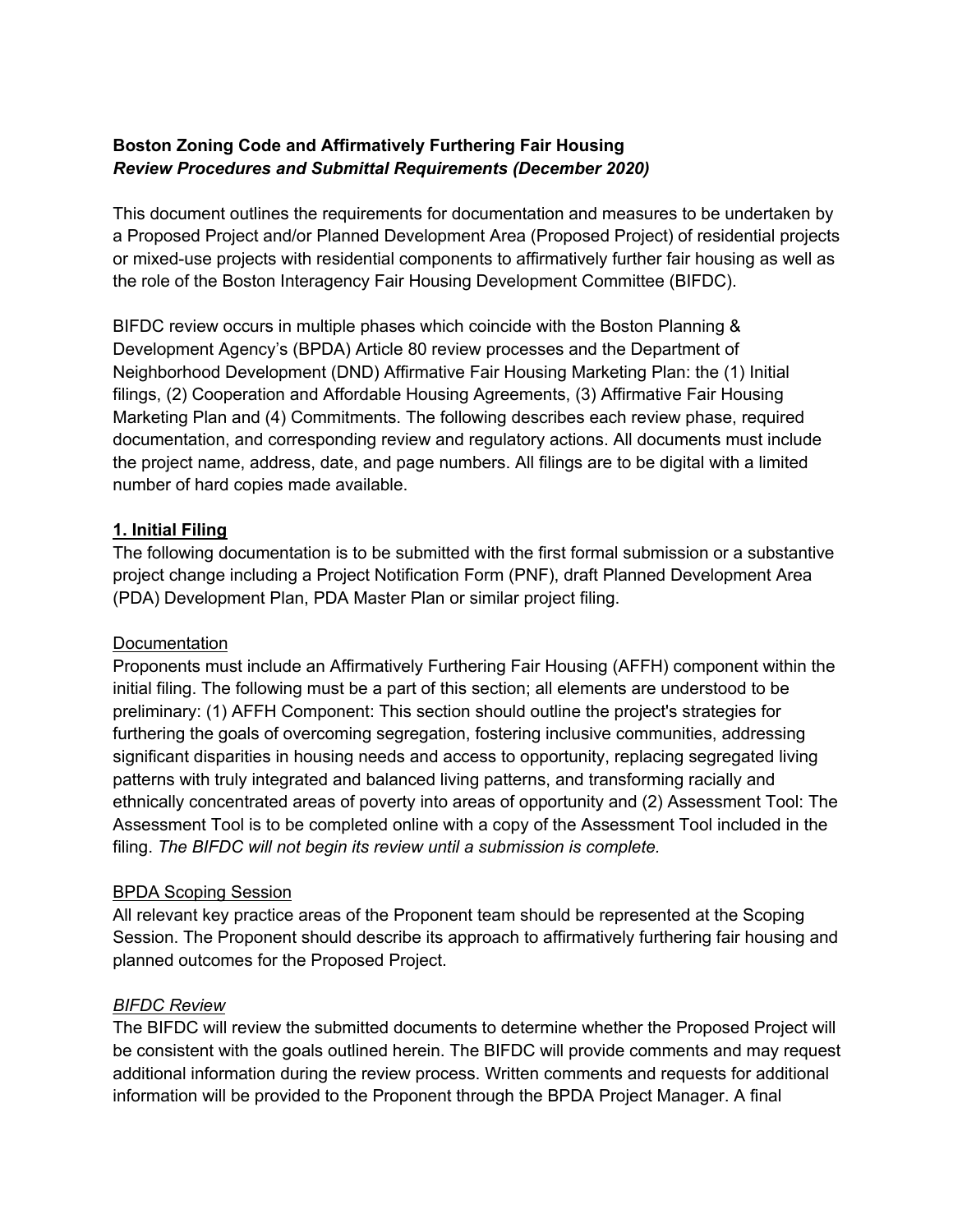Proposal shall be submitted to the BIFDC prior to and included in BPDA Board approvals. Commitments made in the Proposal shall be included in BPDA Board memos and memorialized in at least one of the following Article 80 documents: Cooperation Agreement and/or in any relevant affordable housing agreement, including, but not limited to an Affordable Housing Agreement, an Affordable Rental Housing Agreement and Restriction, an Affordable Housing Contribution Agreement, or an Off-Site Affordable Housing Agreement.

# **2. Cooperation and Affordable Housing Agreements**

BPDA Board memos and project agreements, including Cooperation and Affordable Housing Agreements shall be made available to the BPDA Project Manager, the BIFDC, DND, the Affirmative Fair Housing Marketing Program (the "Marketing Program") housed at DND, the BPDA Housing Compliance Division, which is responsible for monitoring and enforcing housing agreements and Cooperation Agreements.

# **3. Affirmative Fair Housing Marketing Plan**

The following documents should be submitted to the BPDA Project Manager and the Department of Neighborhood Development (DND) representative on the BIFDC: Affordable Housing Agreement or an Affordable Rental Housing Agreement and Restriction, acknowledging that income restricted units will have to be marketed in accordance with the policies and procedures established by the City of Boston's Affirmative Fair Housing Marketing Program, and outlined in an Affirmative Fair Marketing Plan. The Affirmative Fair Housing Marketing Plan (AFHM) should be completed approximately six months prior to lease or sale of any units in the project. Upon the first anniversary of the full building permit, if the developer has not begun the AFHM Plan process, it shall be the responsibility of the BPDA Project Manager to notify the developer and the Marketing Program. The developer and/or their agent completes the AFHM plan in conjunction with the Marketing Program. This plan is signed by both the Marketing Program and the BPDA.

# *BIFDC Review*

BIFDC staff will review the AFHM before it is signed by the BPDA to determine whether the Proposed Project is consistent with the requirements outlined in the Cooperation Agreement. Any written comments and requests for additional information will be provided to the Proponent through the BPDA Project Manager and/or DND.

# **4. Commitments**

The Proponent shall provide the BIFDC regular updates on the ongoing commitments relative to the AFFH Assessment Component and Proposal (which are to be memorialized in the appropriate Article 80 Agreement).

The components in this section are to be reviewed 2 (two) years after adoption.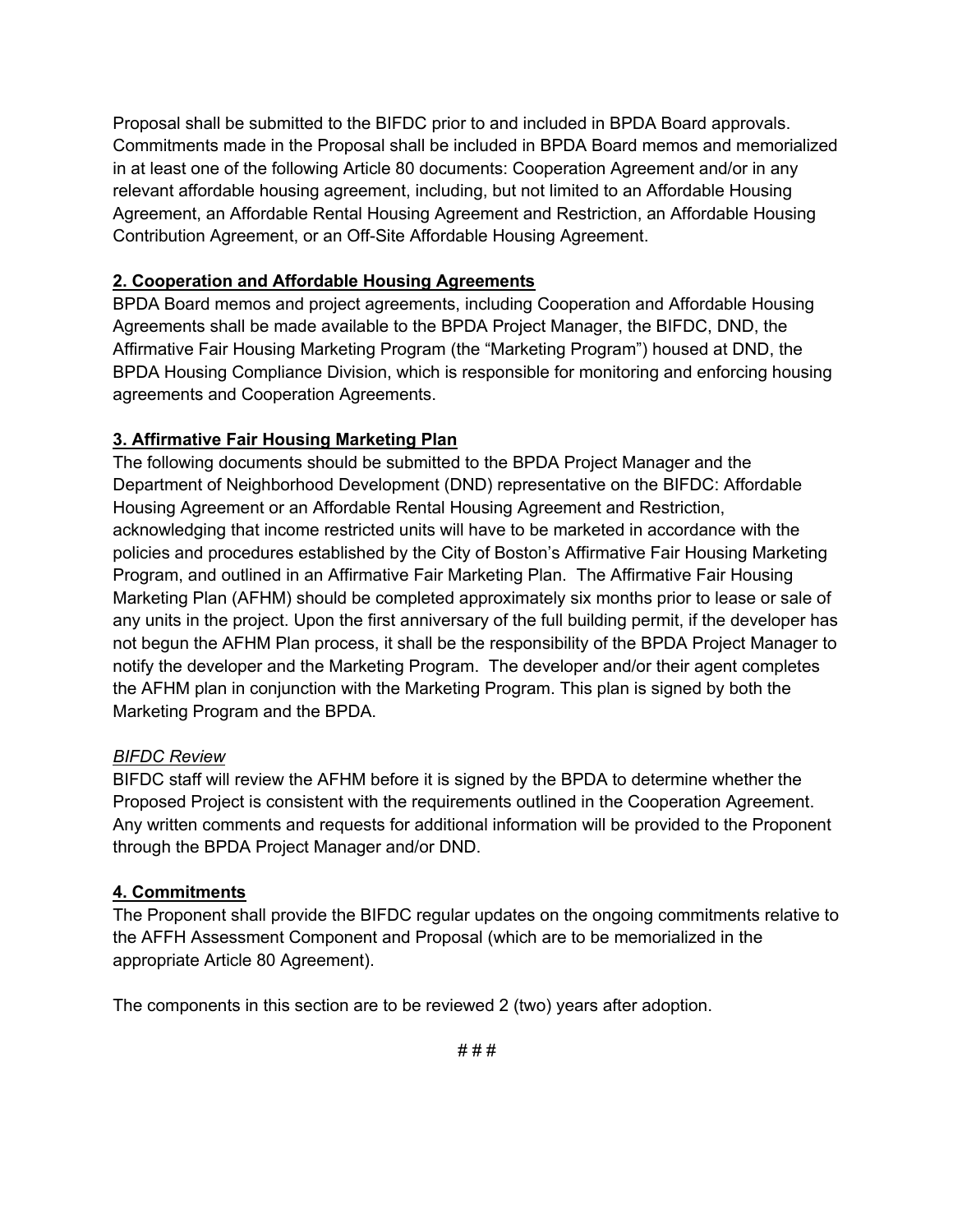### **Boston Interagency Fair Housing Development Committee**

The Boston Interagency Fair Housing Development Committee ("BIFDC") is comprised of representatives from the Office of Fair Housing and Equity ("OFHE"), the Department of Neighborhood Development ("DND"), the Mayor's Commission for Persons with Disabilities, the Boston Planning & Development Agency ("BPDA") and the Boston Housing Authority ("BHA") for a total of five. The BIFDC shall meet regularly to review the Assessment and Proposal and develop a plan for ongoing monitoring of commitments and reporting requirements for the Proponent and/or successors to be memorialized in Cooperation Agreements and/or PDAs.

# # #

### **Affirmatively Furthering Fair Housing Policy and Standards for Recommendations for Approval** *(December 2020)*

The goal of Affirmatively Furthering Fair Housing ("AFFH") is to meet the City's planning goals for vibrant, resilient neighborhoods by ensuring that development helps to create and preserve places for protected classes to live and thrive. AFFH is defined as taking meaningful actions, in addition to combating discrimination, that overcome patterns of segregation and foster inclusive communities free from barriers that restrict access to opportunity based on protected characteristics. Specifically, AFFH means taking meaningful actions that, taken together, further address significant disparities in housing needs and in access to opportunity, replacing segregated living patterns with truly integrated and balanced living patterns, transforming racially and ethnically concentrated areas of poverty into areas of opportunity, where residents have reasonable access to amenities (e.g.: healthcare, transit, groceries, banking, greenspace), educational opportunities and economic opportunities.

To achieve this goal through the Boston Zoning Code ("Code") and Article 80 Development Review process, project proponents ("Proponent") of residential projects or mixed-use projects with residential components undergoing Large Project Review and /or Planned Development Area Review pursuant to Article 80 of the Code will be required to complete an AFFH Assessment Tool ("Assessment") and submit and propose respects ("Proposal") in which their Proposed Project will contribute to the goal of AFFH, based on the AFFH Interventions Options below.

Recommendations to the BPDA Board for approval shall be based on the following standards:

- 1. A determination that the Proposed Project and/or PDA meets the affirmatively furthering fair housing standard, with an analysis of how the goals will be met (see Intervention Options below); and/or
- 2. A determination that the advancement of the goal has been met; or
- 3. A determination that the Proposed Project and/or PDA will not likely result in the direct involuntary displacement of existing residents who are members of protected classes in the Proposed Project and/or PDA; or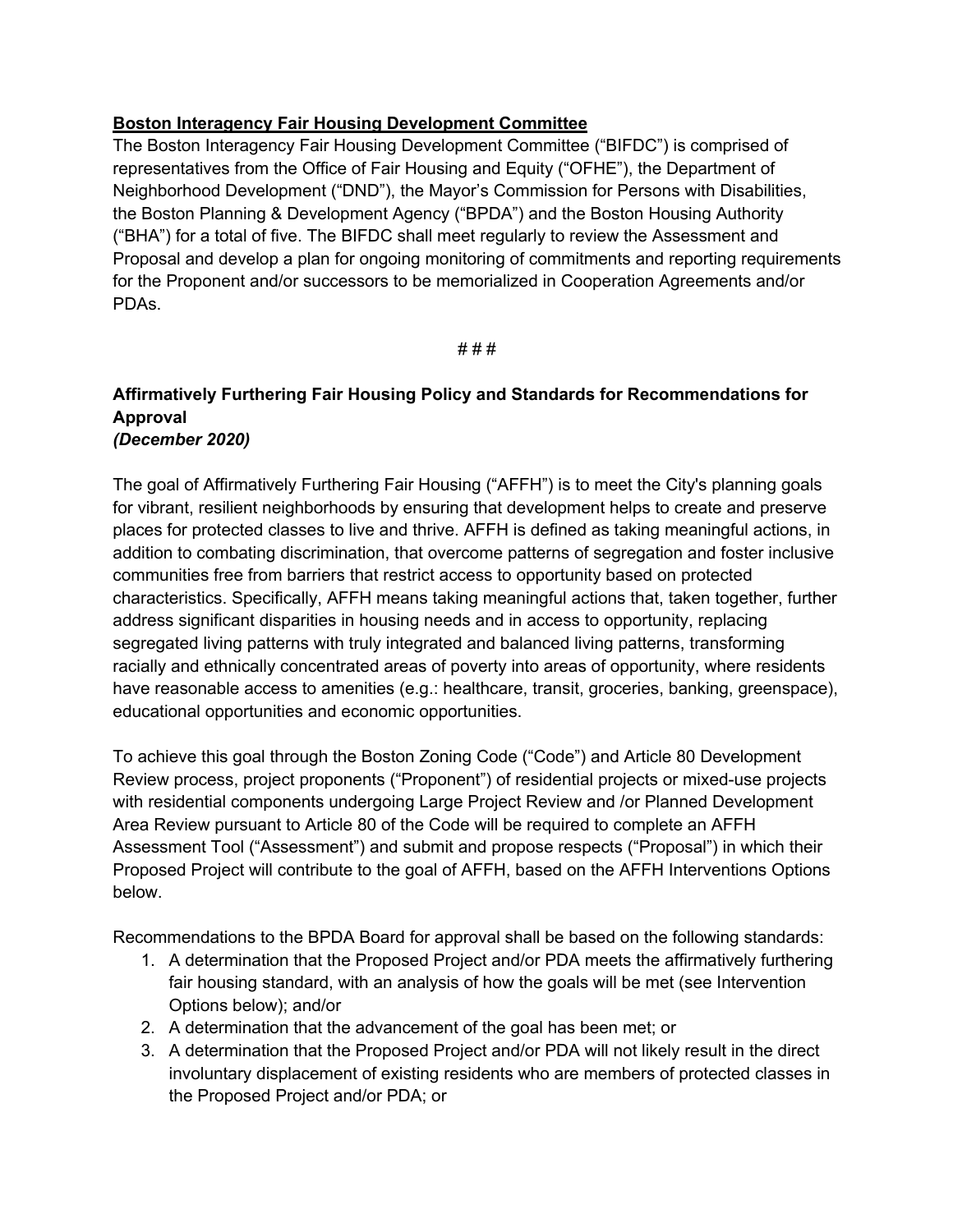4. A determination that if the Proposed Project and/or PDA does not meet the affirmatively furthering fair housing standards additional measures shall be required.

# **Intervention Options:**

In order to achieve the AFFH goal stated above, the following is a list of AFFH Intervention Options that can be proposed by any Proposed Project and/or PDA.

*Proponents must choose a minimum of one option from the Article 80 Process Options and one option from the Marketing Options:*

### Article 80 Process Options

- Voluntarily provide an additional percentage of IDP units than required
- Voluntarily deepen the affordability of IDP units
- Provide a higher number of accessible units than required
- Voluntarily provide a higher proportion of larger family-sized (2+ bedroom) IDP units
- Provide all IDP units on-site
- Match or exceed the percentage of family-sized units in the surrounding neighborhood
- Increase density in order to increase units available to protected classes
- Agree to host new Project-Based Vouchers (PBV) or Rental Assistance Demonstration (RAD) units or other deeply-affordable units on site, in addition to fulfilling IDP requirements
- Agree to partner with a non-profit developer, land trust, housing authority, or other entity to provide land or bear some capital costs to enable affordable housing construction, in addition to fulfilling IDP requirements
- Any other option(s) that meet the stated goal

# Marketing Options

Preferences for income restricted units must be in accordance with BPDA policies. Any deviation may need to be approved by the Affirmative Fair Housing Marketing Program and/or the Massachusetts Department of Housing and Community Development.

- Provide a preference for an agreed upon percentage of units to rental voucher-holders for the first year or some other term
- Provide preference for an agreed percentage of units to families that are currently rent burdened, have experienced a no-fault eviction, or have experienced eviction but now display ability to pay
- In the case of homeownership units, provide a preference to first-time/generation homebuyer
- Allow last month's rent and security deposit to be paid in installments for an agreed upon percentage of units or by renters up to a certain income level
- Agree to follow best practices related to the use of CORI, eviction, and credit records in the tenant screening and selection process
- Agree to best practices in marketing the market-rate units that are inclusive of and welcoming to protected classes